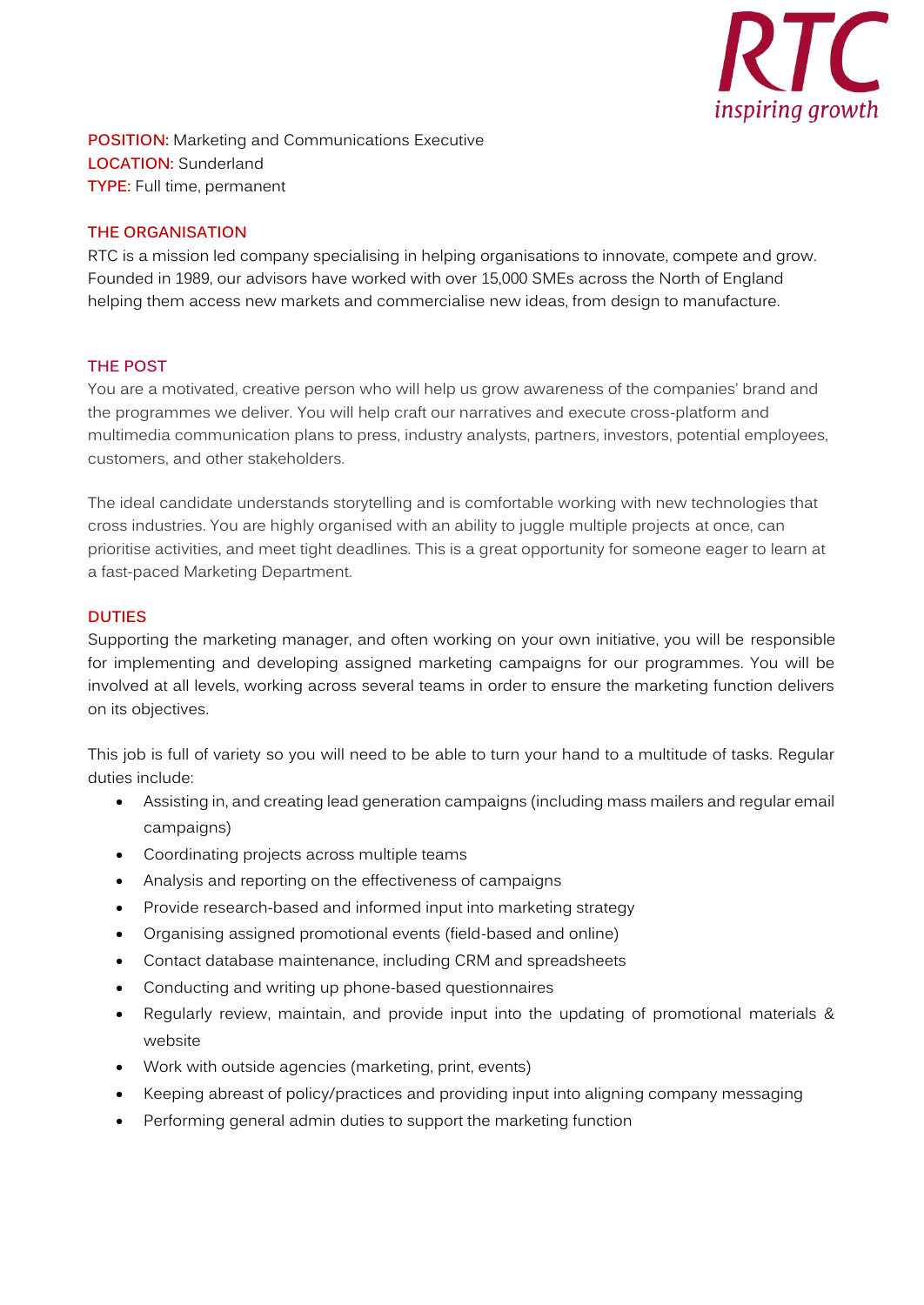

# **PERSONAL QUALITIES REQUIRED:**

- Exceptional copywriting & proof reading skills
- Highly literate with strong communication skills (written & verbal)
- A clear and demonstrable understanding of multiple marketing disciplines
- Experience in writing effective marketing campaigns
- Strong analytical skills with great attention to detail
- Excellent admin/organisational skills
- Adaptable, in order to meet the demands of this varied and developing role

## **QUALIFICATIONS & EXPERIENCE**

Essential:

- Qualified to Degree level or equivalent (ideally with a marketing, advertising, or business degree).
- Minimum 3 years' experience in a similar role
- Proven track record of meeting assigned targets and deadlines
- Experience in coordinating projects across multiple teams
- Strong desktop publishing / graphical design skills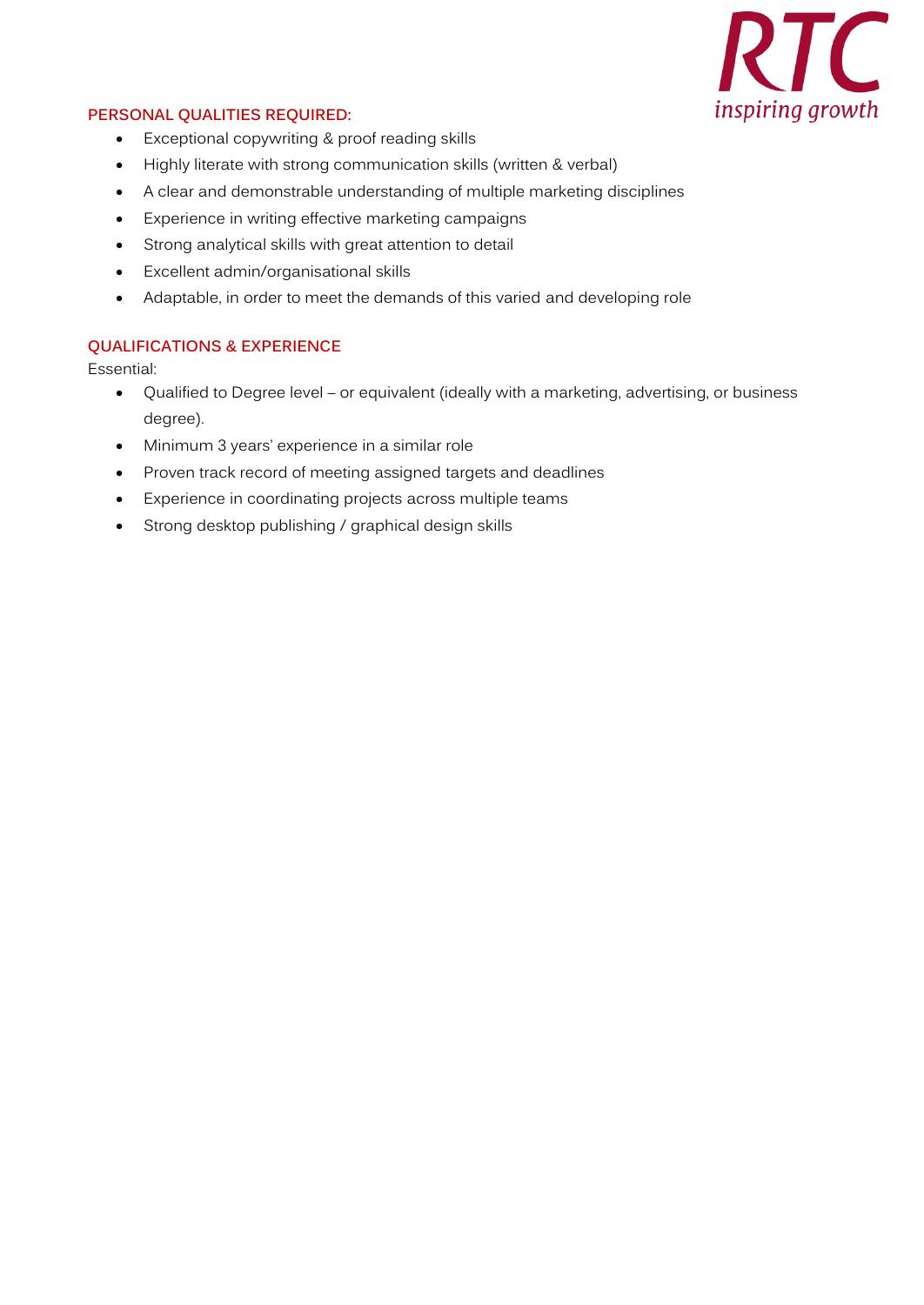

#### **BEHAVIOURAL COMPETENCIES Teamworking** This competency is about building relationships, gaining co-operation, and overcoming barriers with internal and external customers. • Consults other teams to establish prior relationships with stakeholders • Asks others for their ideas and opinions and can sell own ideas to others, whilst anticipating objections • Works together to form decisions and plans and willingly learns from others • Values, calls upon and utilises the experience of colleagues Follows management and policy information with conviction and authority **Organisation** This competency is about adopting company systems and a methodical approach to work. • Involves others in planning activities Shifts resources to ensure delivery • Monitors and manages staff skills and competence to ensure sufficient resources are available to meet expectations • Assesses time and resources needed for projects or activities • Develops practical and realistic plans that ensure efficient use of resources • Plans how to deal with peaks and troughs in workload over time Draws up contingencies and adapts plans as necessary **Building Trust** This competency is about maintaining and developing a positive and supportive 'can do' culture • Builds trust through modelling desired behaviours • Does not compromise on matters of ethics Is honest about aspirations and agendas, particularly in relationships with colleagues • Maintains the integrity of RTC North by being open in communication and generates case studies to celebrate success Is willing to publicly admit to making a mistake and does not "pass the buck" **Embracing Change** This is about being innovative and open to new ways of working to constantly improve RTC and help it meet its strategic objectives and increase its financial strength • Helps others to understand the reason for change through clear communication • Anticipates others' resistance to change and proactively reduces this through early involvement in the change process and regular updates • Has a flexible approach to problem solving, involving others as required Looks beyond own team's offer and collaborates with colleagues from other programmes/departments to ensure best possible outcome for the stakeholder